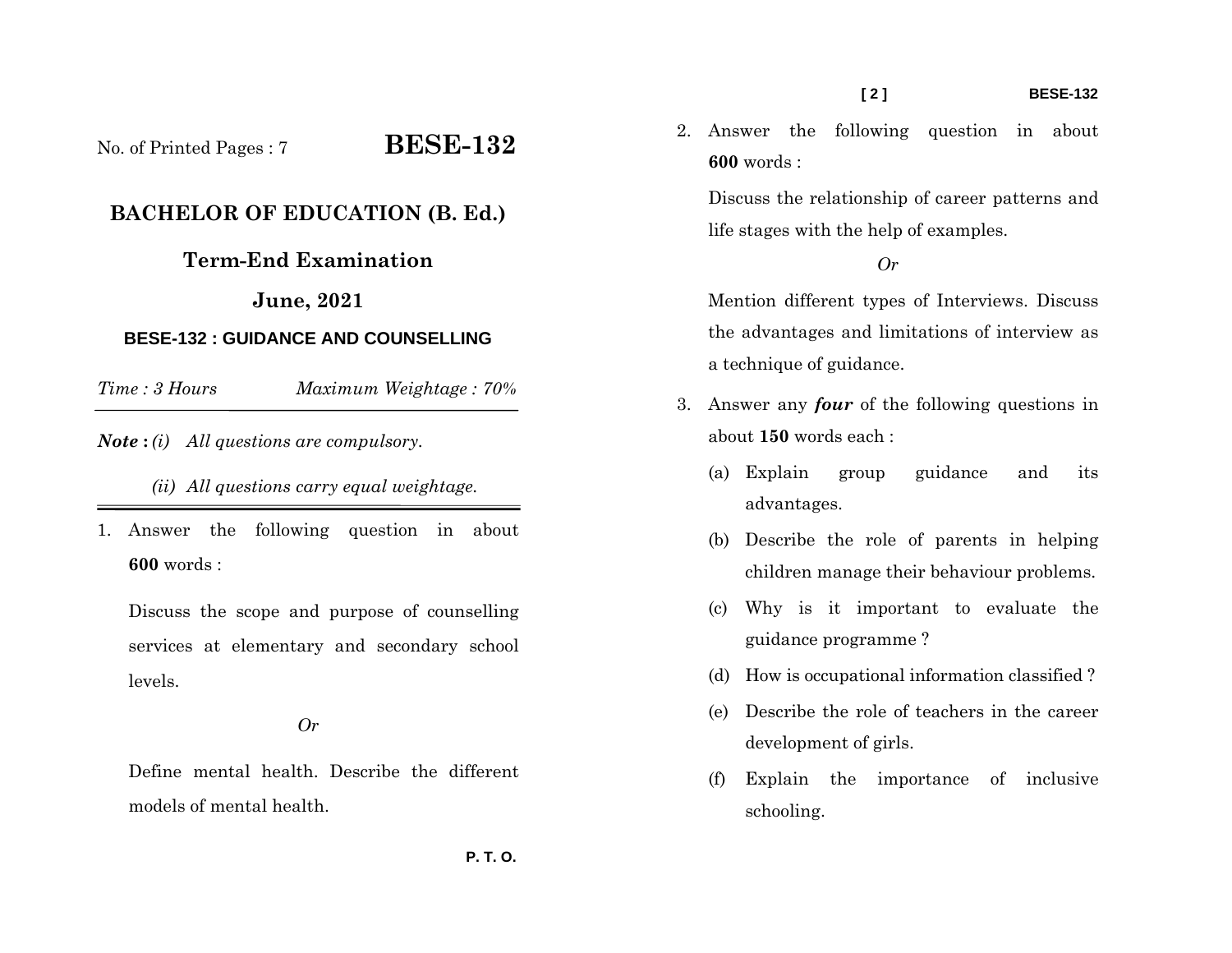4. Answer the following question in about **600** words :

Explain the concept of peer counselling. How would you set up a peer counselling programme in your school ?

 **[ 4 ] BESE-132** 

# **BESE-132**

**शिक्षा में स्नातक ( बी. एड.)** 

**Hain under** 

**twu] 2021**

बी.ई.एस.ई.-132 : निर्देशन एवं परामर्श

समय : 3 घण्टे अधिकतम भारिता : 70%

**नोट :** (i) सभी प्रश्न **अनिवार्य** हैं।

*(ii) सभी प्रश्नों की भारिता समान है।* 

1. निम्नलिखित प्रश्न का उत्तर लगभग 600 शब्दों में

दीजिए $:$ 

प्रारम्भिक एवं माध्यमिक विद्यालय स्तर पर परामर्श सेवाओं के कार्यक्षेत्र एवं उद्देश्य की चर्चा कीजिए।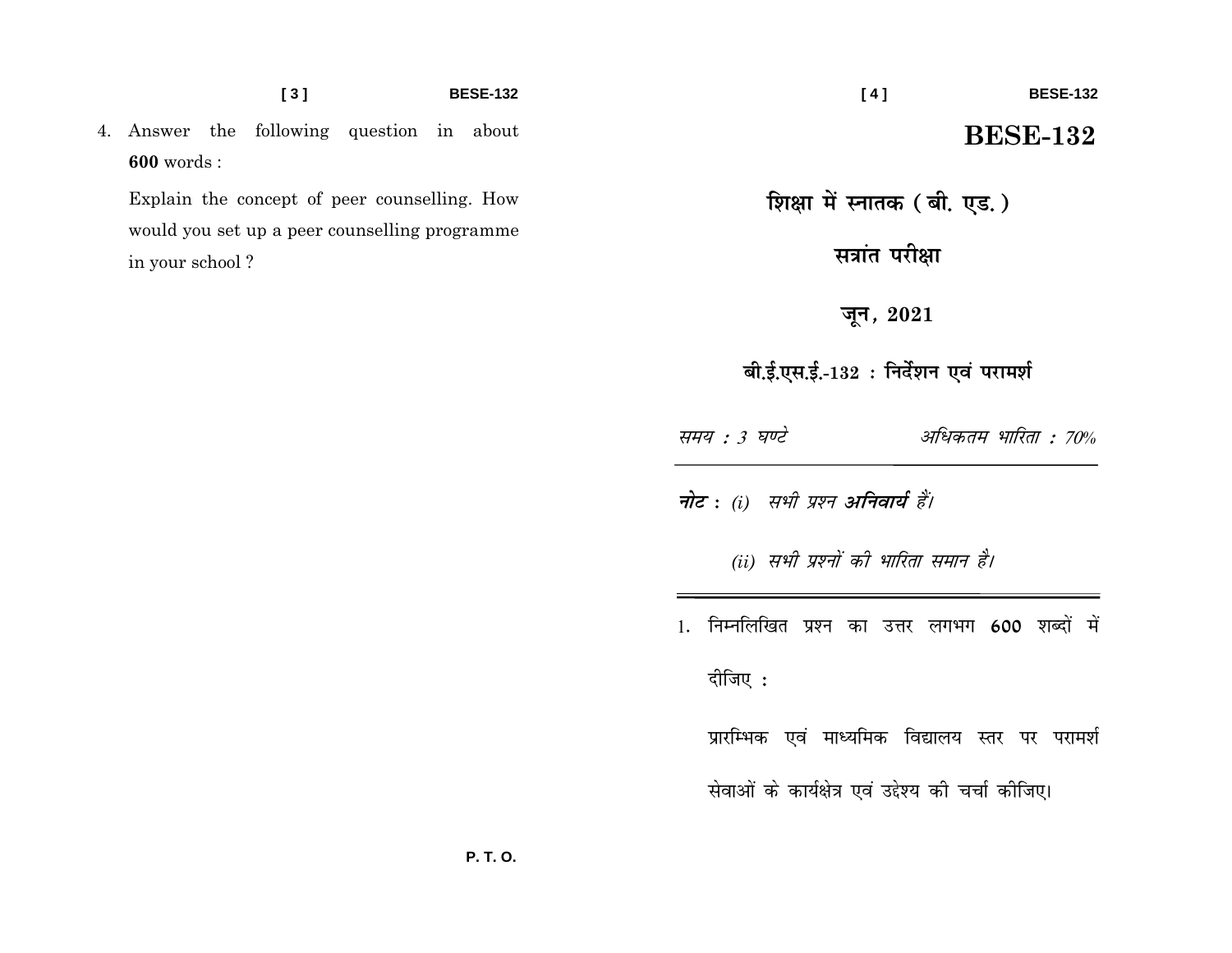$[5]$ **BESE-132** अथवा

मानसिक स्वास्थ्य को परिभाषित कीजिए। मानसिक स्वास्थ्य के विविध प्रतिमानों का वर्णन कोजिए।

2. निम्नलिखित प्रश्न का उत्तर लगभग 600 शब्दों में दीजिए :

वृत्तिक अनुक्रमों तथा जीवनस्तरों में सम्बन्ध की उचित उदाहरणों सहित चर्चा कीजिए।

### अथवा

विभिन्न प्रकार के साक्षात्कारों का उल्लेख कीजिए। निर्देशन की एक तकनीकी के रूप में साक्षात्कार के लाभ व सीमाओं का वर्णन कोजिए।

 $[6]$ 3. निम्नलिखित में से किन्हीं *चार* प्रश्नों के उत्तर दीजिए। प्रत्येक लगभग 150 शब्दों में हो :

**BESE-132** 

- (क) समह परामर्श व इसके लाभों की व्याख्या कोजिए।
- (ख) बच्चों की व्यावहारिक समस्याओं के प्रबन्धन में उनकी मदद करने के लिए माता-पिता की भूमिका का वर्णन कोजिए।
- (ग) निर्देशन कार्यक्रमों का मूल्यांकन क्यों आवश्यक ੜੇ ?
- (घ) रोजगार सम्बन्धी सूचना को कैसे वर्गीकृत करते ੜ੍ਹੇ ?
- (ङ) लड़कियों के वृत्तिक विकास में शिक्षक की भूमिका का वर्णन कोजिए।
- (च) समावेशी विद्यालयन के महत्व की व्याख्या कोजिए।